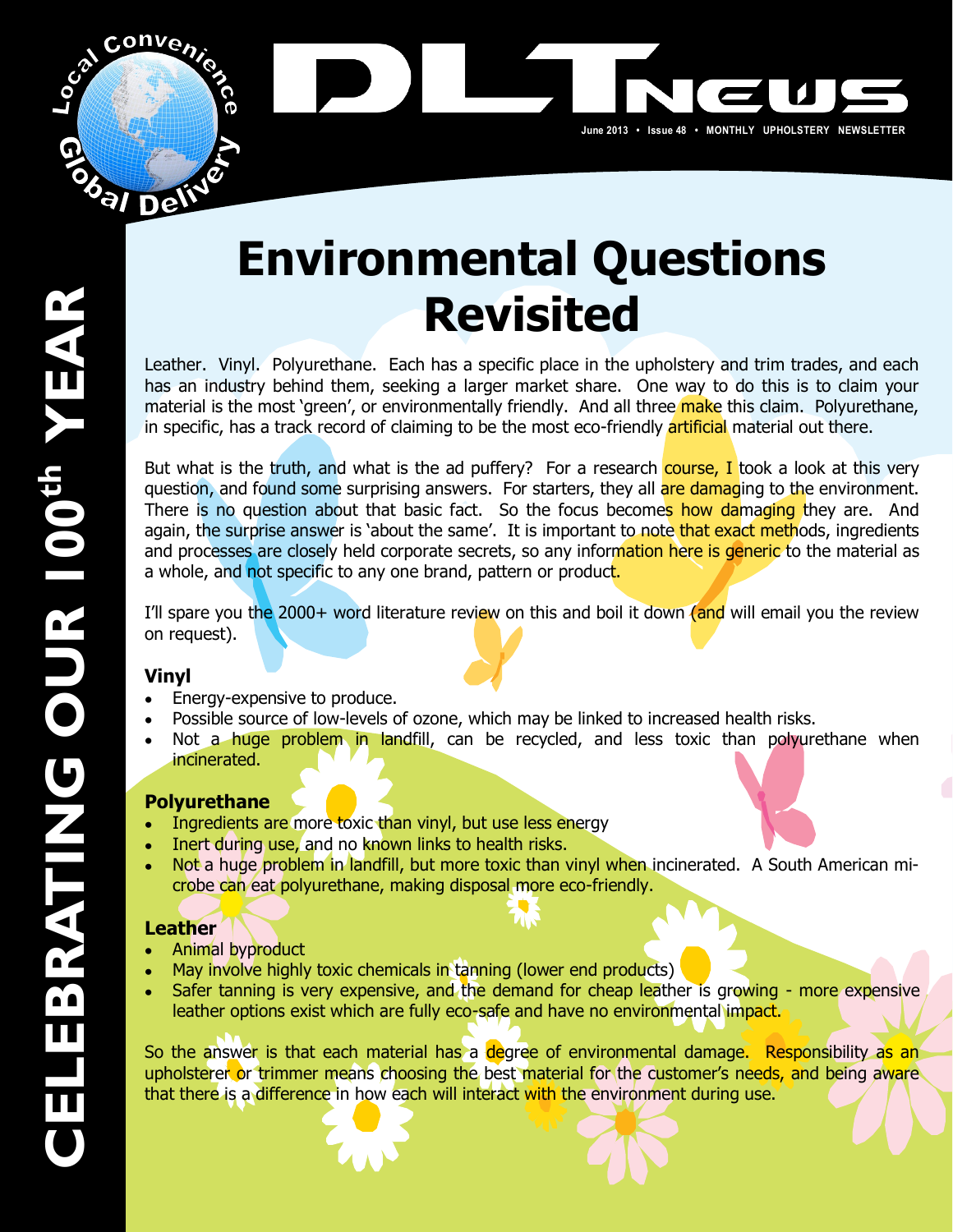## **FEATURED PRODUCTS**

### **The Detroit Books Are Here! The Detroit Books Are Here!**

Yes. I will work that 'The Jerk' reference into the ground if it kills me! But it's true, the 2013 Detroit Body books have arrived, and the materials from this model year are available for order.

We do have a limited supply of the books themselves available for purchase. The cost is  $$150.00$ , which is our cost passed through directly. We know the prices have gone up a lot recently, and charging cost to our customers helps keep that down for you, while still making them available for your convenience.



DLT offers two different lengths and diameters of stainless steel tubing, and two diameters of aluminum tubing. Both are favorite staples for marine use. Our steel tubes are made of T304 grade stainless steel, and the aluminum is 6463-T832 alloy, both with a 600 grit polished finish to reduce corrosive elements and provide a long service life.

| Aluminum          |                   | <b>Stainless Steel</b> |                 |
|-------------------|-------------------|------------------------|-----------------|
| 3/4''<br>diameter | 7/8''<br>diameter | 7/8''<br>diameter      | 1''<br>diameter |
| .058 wall         | .058 wall         | .049 wall              | .065 wall       |
| 20' length        | 20' length        | 20' length             | 24' length      |
| \$53.98           | \$59.98           | \$119.98               | \$179.98        |

Due to shipping size restrictions, tubes not on our delivery truck will be cut into 8' (UPS) - 10' (SpeeDee) lengths for shipping at \$2.50/cut.

### **Updated Carpet Sample Boards On Their Way!**

We have a shipment of updated DLT carpet boards featuring the whole spectrum of our carpet offerings ordered and on their way!

The new boards measure 18x25, and feature physical samples of our full carpet offering so your customer can see exactly what they will be getting, and feel the differences between the different lines. The new sample board will include the 9000 Series, 9400 Series, AquaTurf, Neon, Mystic, Berber, El Dorado, Detroit Loop, Flexform Backless, Trunkliner, and Hulliner.

We are taking orders for the new boards, and will be shipping your preorder as soon as they come in. Call us at 800-458-3500, fax a request to 708-499-2967 or email to info@dltcorporation.com with your account information, and we'll have you on the list!

## **Tuuuuuubes! Marine Berber & More**

I wanted to use a certain copy-protected king of the elephants here, but decided to not get sued, which explains the lower ranking prime minister of the elephants in the corner.

DLT is carrying Berber carpet! We have grey and oatmeal colors, in 6' widths retailing for \$89.98 per yard! They have a surbac (thick rubber) backing for use in snap-down installations. 25 yards to the roll.

Carpet pad! We have a bunch of thicknesses and styles available, from the classic 1/2" jute (\$21.98) to a nibbed matting for floor mats (**\$40.98**) in stock ready to move! Call today to get yours shipped!



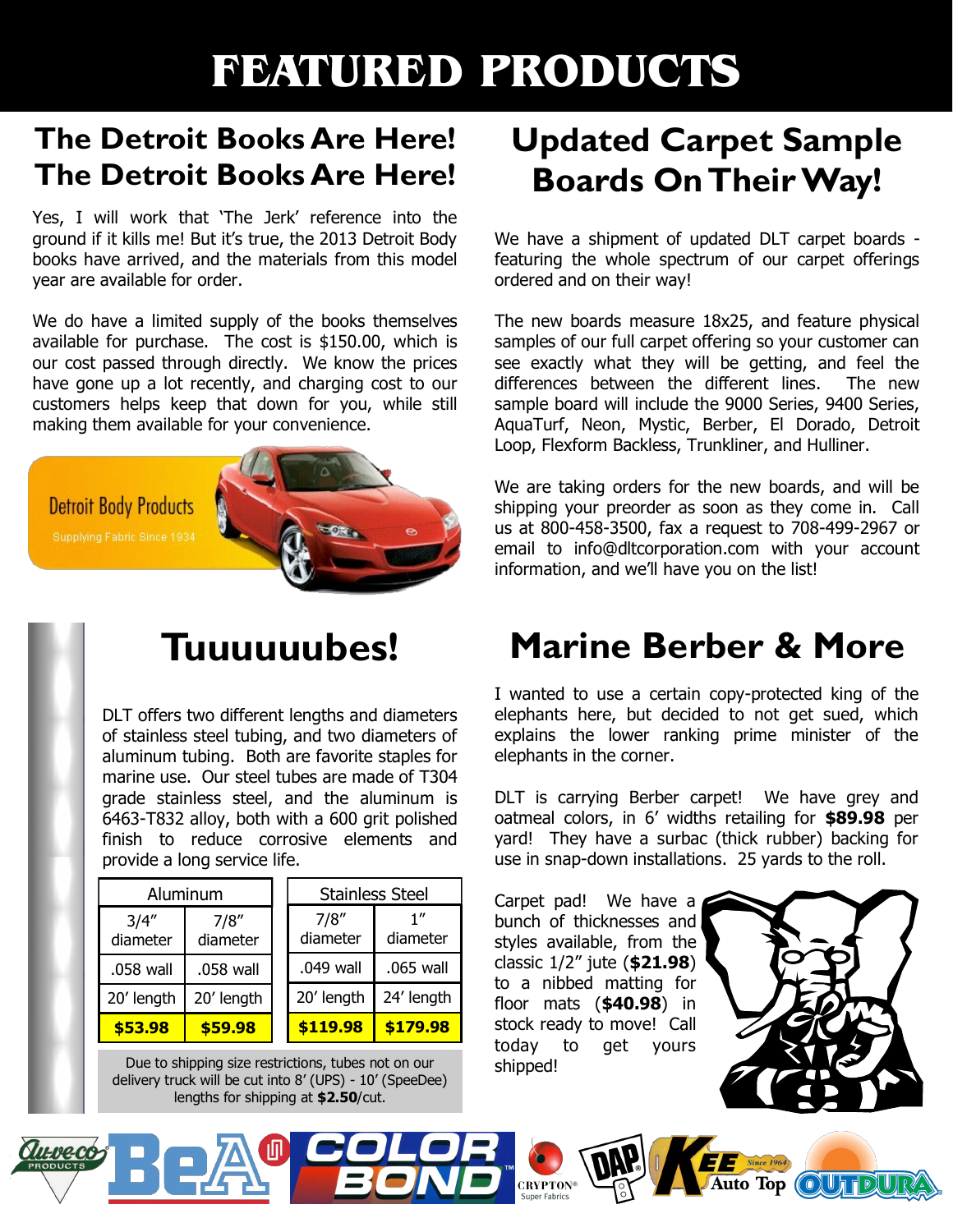## **HIGHLIGHTS**

### Open House Schedule Reminder!

**5520,W.,111th Street Oak,Lawn,,IL,60453,**

**Friday, June 7 2:00PM - 5:00 PM** 

- **2:00-2:30 SEM Products Presentation**
- **2:30N3:00,Spradling,Vinyl,Presentation**
- **3:00N3:30,Leggett,&,Platt,Padding,Presentation**
- **3:30N4:00,Quality,Thread,Presentation**
- **4:00N4:30,UPS,Presentation**
- **5:30-7:30 Customer Appreciation Dinner**

### Saturday, June 8 **9:00AM - 3:00PM**

- **8:30,Breakfast**
- 10:00-10:30 The Hog Ring Presentation "Do's & Don'ts of Facebook Marketing"
- **10:30N11:30, Upholsterer, Round, Table, Discussion - Share Ideas & Practices**
- **9:00 3:00 The Main Event Featuring:** 
	- **Manufacturer & Displays!**
	- **Prize, Giveaways, &, Hourly, Super, Sales!**
	- **Small Business Specialists Featuring: US Bank Small Business & Merchant Services, Health Insurance, and Chiropractic Wellness Checks**

Sprayway<sub>®</sub>

- **Lunch, Served, 12:00, N 2:00, (Owensboro, style, BBQ, Burgers, &, Dog, Bar, featuring, Chicago, style,, Detroit, Coney, Island, Dogs, &,Milwaukee,Beer,Brats)**
- **Bounce House for the Kids!**
- **Free Staple Gun Tune-Ups**
- \$5.00 Staple Gun O-Ring Replacement!



Nassimi's premier line collection, The Symphony Collection is an exclusive offering of faux leathers and faux suede that are specially crafted to perform to the rigorous demands of hospitality, healthcare and contract seating applications. Symphony materials are recognized for their innovative design, authentic appearance, and soft and supple texture.

DLT's newest addition comes from this quality source. Symphony Classic is 49 colors of supple, pebble grain vinyl suitable for any use you can imagine - automotive,

contract, education, healthcare, outdoor, marine, hospitality, residential, and RV.



Classic scores 500,000 double rubs, and features 500 hours of UV resistance, an advanced stain and mildew resistance as well as being both anti-bacterial and antimicrobial. Classic is good in any weather, boasting a -20 cold crack rating.

Classic also meets CAL 117, UFAC Class I, BIFMA, MVSS 302, Boston Fire Code, and NY/NJ Port Authority ratings.

We have the sample books in stock now, and the collection will arrive by the end of the month! Classic can be expected to retail at **\$45.00** per yard, and comes in a 40 yard roll.